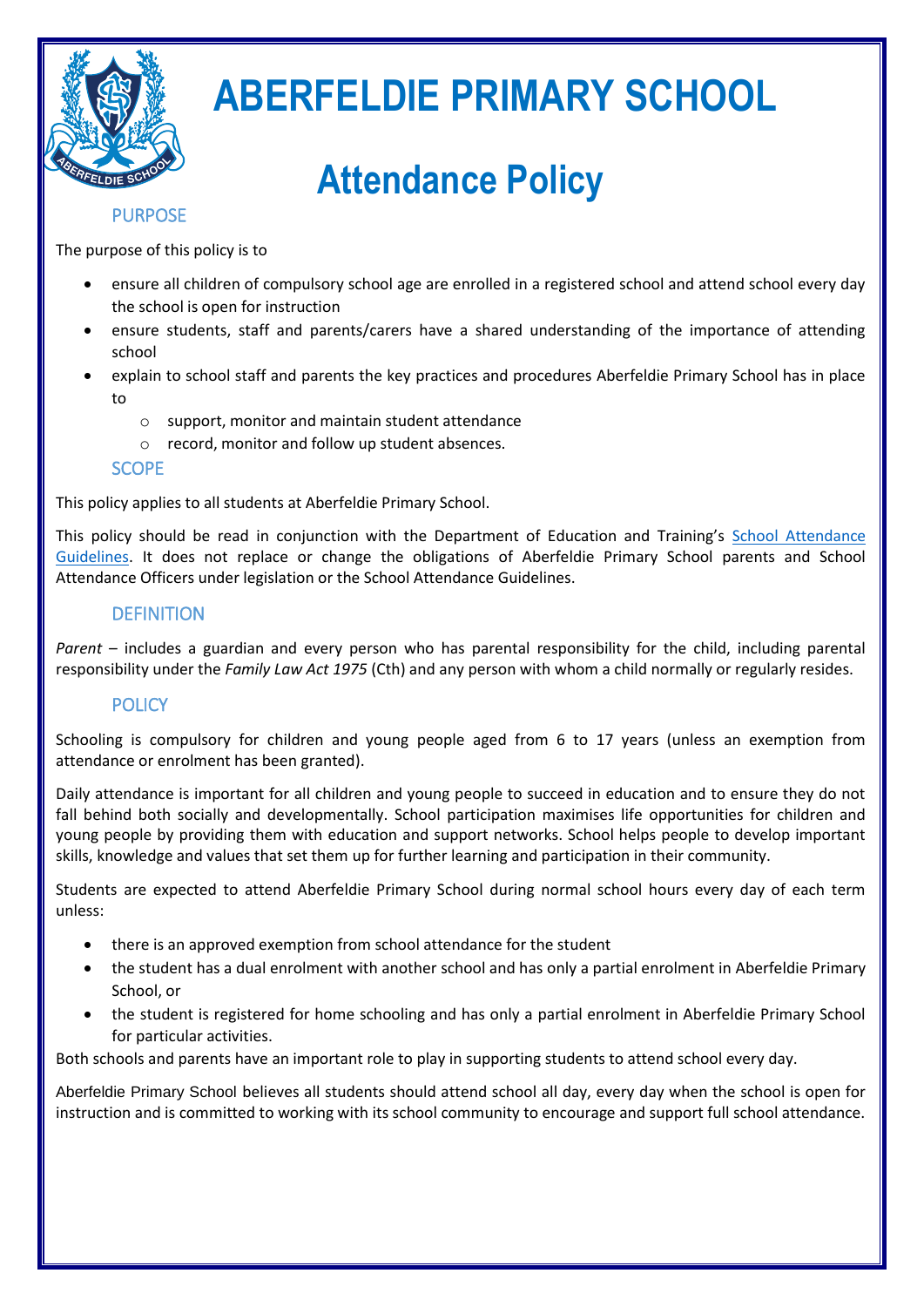Our school will identify individual students or cohorts who are vulnerable and whose attendance is at risk and/or declining and will work with these students and their parents to improve their attendance through a range of interventions and supports.

Students are committed to attending school every day, arriving on time and are prepared to learn. Our students are encouraged to approach a teacher and seek assistance if there are any issues that are affecting their attendance.

Aberfeldie Primary School parents are committed to ensuring their child/children attend school on time every day when instruction is offered, to communicating openly with the school and providing valid explanations for any absence.

Parents will communicate with the relevant staff at Aberfeldie Primary School about any issues affecting their child's attendance and work in partnership with the school to address any concerns.

Parents will provide a reasonable explanation for their child's absence from school and endeavour to schedule family holidays, appointments and other activities outside of school hours.

## Supporting and promoting attendance

Aberfeldie Primary School *Student Wellbeing and Engagement Policy* supports student attendance.

Our school also promotes student attendance by:

- Promoting the 'It's Not OK to be AWAY' slogan in classrooms along with lessons about the importance of attending school, in our beginning of the year 'Learning to Learn Program' and ongoing references to this from teachers, throughout the year in classrooms.
- Regular articles and reminders about the importance of attendance in the School Newsletter.

## Recording attendance

Primary schools must record student attendance twice per day. This is necessary to:

- meet legislative requirements
- discharge Aberfeldie Primary School's duty of care for all students

Attendance will be recorded by a classroom or specialist teacher at the start of the school day and after lunch using CASES21 or by filling in a hard copy roll and sending this to the office. *Hard copies are used for Casual Relief Teachers and Specialist Teachers.* 

If students are in attendance at a school approved activity, the teacher in charge of the activity will record them as being present.

#### Recording absences

For absences where there is no exemption in place, a parent must provide an explanation on each occasion to the school.

Parents should notify Aberfeldie Primary School of absences by:

 Contacting the school office by phone, email or Skoolbag App if it is an unplanned absence, or informing the classroom teacher if it is a planned absence.

If a student is absent on a particular day and the school has not been previously notified by a parent, or the absence is otherwise unexplained, Aberfeldie Primary School will notify parents by phone.

Aberfeldie Primary School will attempt to contact parents as soon as practicable on the same day of the unexplained absence, allowing time for the parent to respond.

If contact cannot be made with the parent (due to incorrect contact details), the school will attempt to make contact with any emergency contact/s nominated on the student's file held by the school, where possible, on the day of the unexplained absence.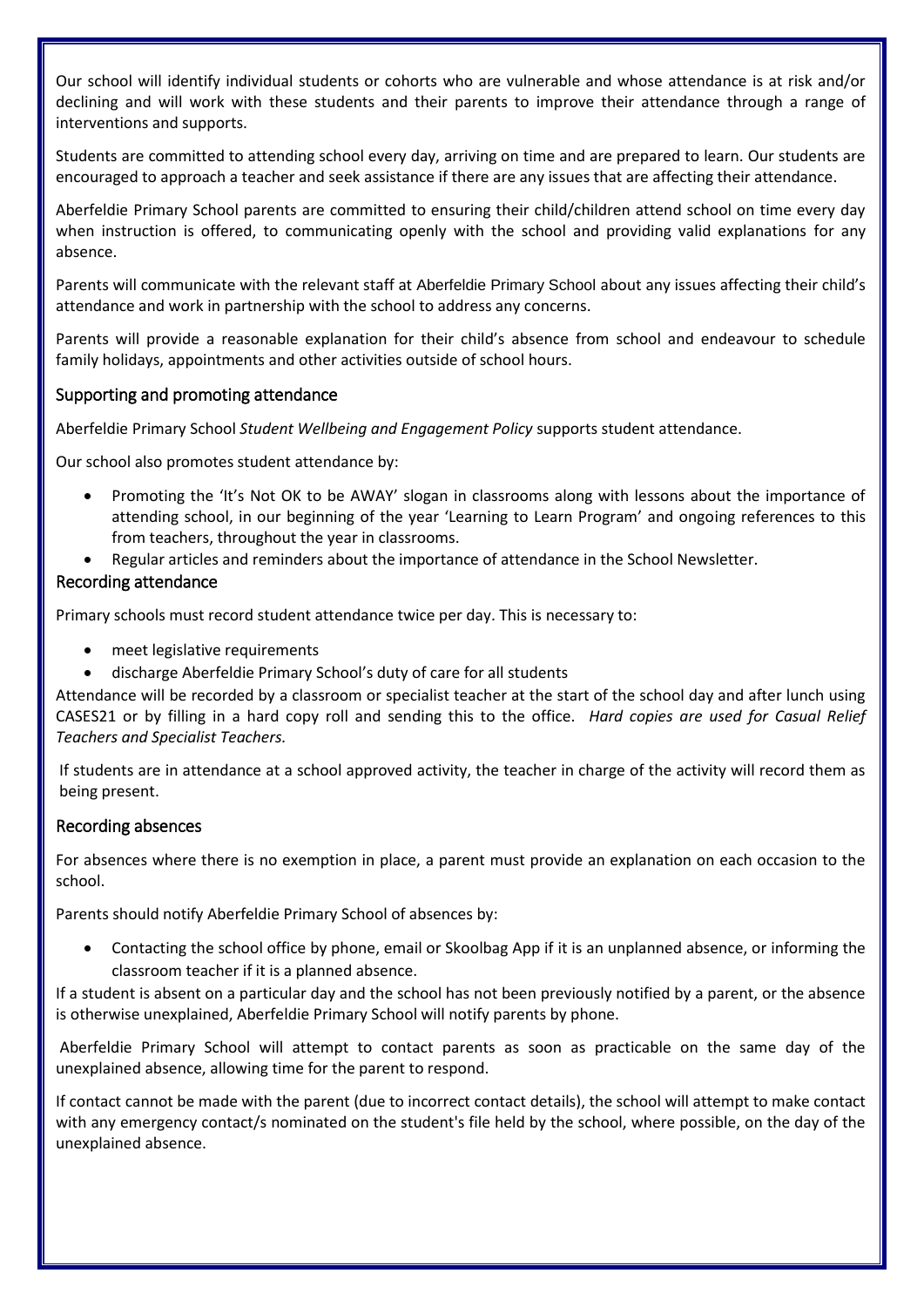Aberfeldie Primary School will keep a record of the reason given for each absence. The principal will determine if the explanation provided is a **reasonable excuse** for the purposes of the parent meeting their responsibilities under the *Education Training Reform Act 2006* and the School Attendance Guidelines.

If Aberfeldie Primary School considers that the parent has provided a **reasonable excuse** for their child's absence the absence will be marked as '**excused absence**'.

If the school determines that no reasonable excuse has been provided, the absence will be marked as '**unexcused absence**'.

The Principal has the discretion to accept a reason given by a parent for a student's absence. The Principal will generally excuse:

- medical and dental appointments, where out of hours appointments are not possible or appropriate
- bereavement or attendance at the funeral of a relative or friend of the student, including a student required to attend Sorry Business
- school refusal, if a plan is in place with the parent to address causes and support the student's return to school
- cultural observance if the parent/carer notifies the school in advance
- family holidays where the parent notifies the school in advance

If no explanation is provided by the parent within 10 school days of an absence, it will be recorded as an 'unexplained absence' and recorded on the student's file.

Parents will be notified if an absence has not been excused.

## Managing non-attendance and supporting student engagement

Where absences are of concern due to their nature or frequency, or where a student has been absent for more than five days, Aberfeldie Primary School will work collaboratively with parents, the student, and other professionals, where appropriate, to develop strategies to improve attendance, including:

- establishing an Attendance Student Support Group
- implementing a Return to School Plan
- implementing an Individual Education Plan
- implementing a Student Absence Learning Plan for students who will be absent for an extended period
- arranging for assistance from relevant [student wellbeing staff/insert appropriate terminology for your school].

We understand from time to time that some students will need additional supports and assistance, and in collaboratid with the student and their family, will endeavour to provide this support when it is required,

# Referral to School Attendance Officer

If Aberfeldie Primary School decides that it has exhausted strategies for addressing a student's unsatisfactory attendance, we may, in accordance with the School Attendance Guidelines refer the non-attendance to a School Attendance Officer in the South Western Metropolitan Region of the Department of Education, for further action.

If, from multiple attempts to contact with a parent, it becomes apparent that a student will not be returning to the school, the principal may make a referral to a School Attendance Officer if:

- the student has been absent from school on at least five full days in the previous 12 months where:
	- o the parent has not provided a reasonable excuse for these absences; and
	- $\circ$  measures to improve the student's attendance have been undertaken and have been unsuccessful
- the student's whereabouts are unknown and:
	- o the student has been absent for 10 consecutive school days; or
	- $\circ$  no alternative education destination can be found for the student.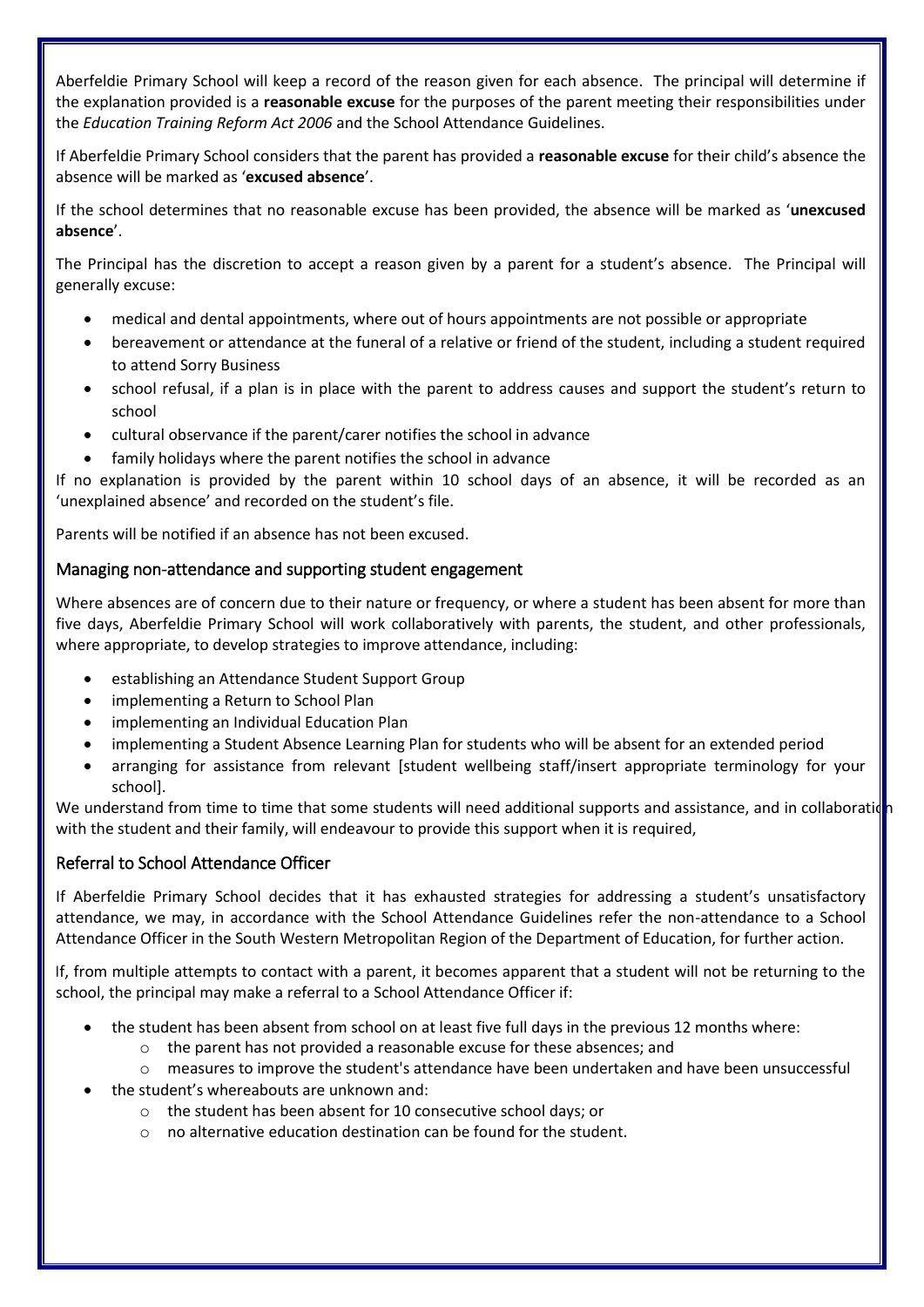# MORE INFORMATION AND RESOURCES

- [School Attendance Guidelines](http://www.education.vic.gov.au/school/teachers/studentmanagement/Pages/attendance.aspx)
- School Policy and Advisory Guide: [Attendance](http://www.education.vic.gov.au/school/principals/spag/participation/pages/attendance.aspx)
- See fact sheets for schools and parents following this policy.

# REVIEW CYCLE AND EVALUATION

This policy was last approved by School Council 13 August 2018 and is scheduled for review in June 2019 or when updates are required.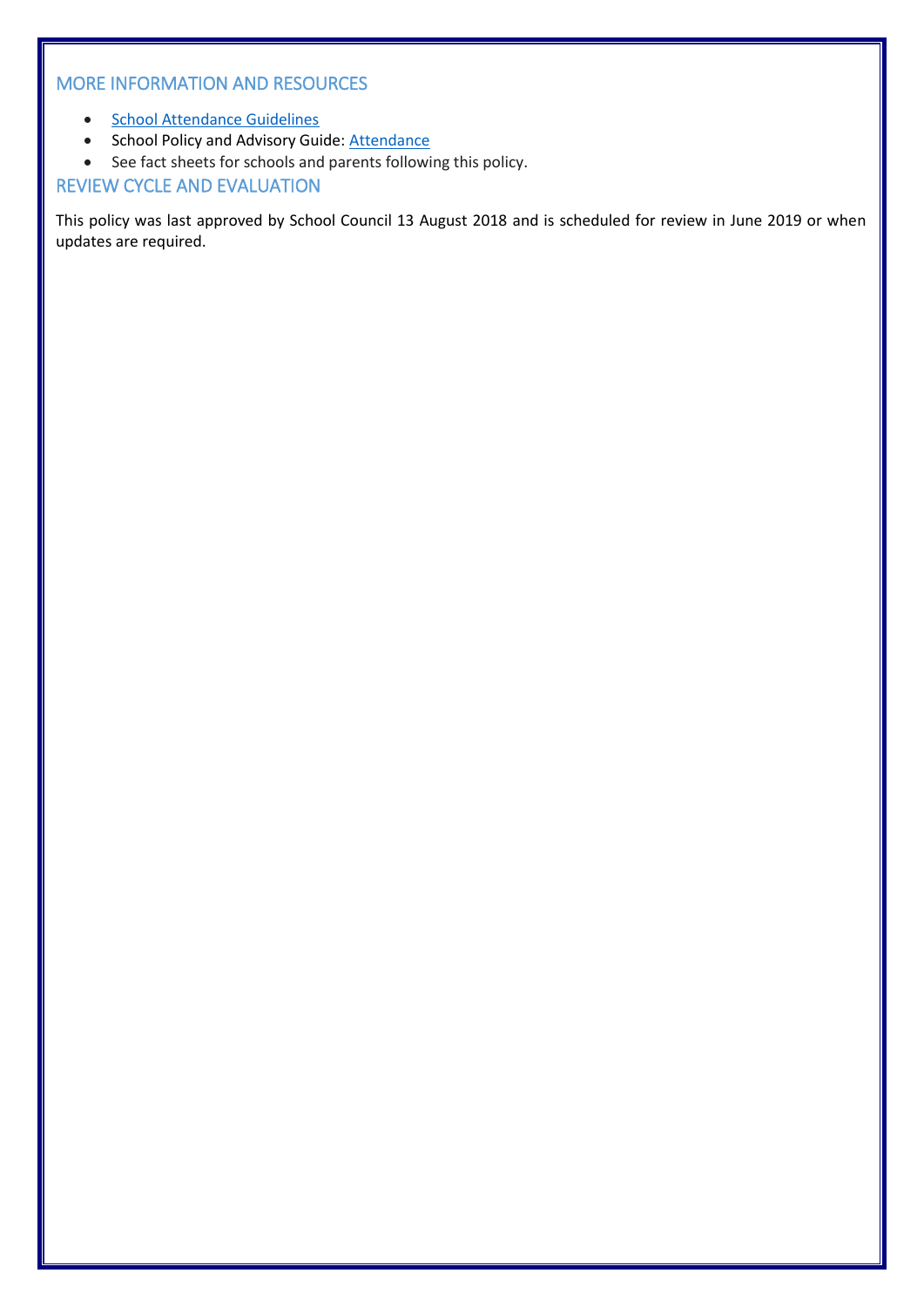# Fact sheet for parents/carers:

# Same-day notification of unexplained student absences

If your child is sick or absent, you are required to notify their school as soon as possible **on the day of absence** using one of the following methods:

- 1. **Online:** log the absence directly using your school's IT platform.
- 2. **Telephone:** the school office and let the staff know your child's name, class, date of absences and reason.
- 3. **Email:** the school and provide the staff with your child's name, class, date of absences and reason.

Notifying the school of your child's absence either prior to, or on the day that they will be away, helps ensure the safety and wellbeing of children and will fulfil your legal responsibility.

# Why do I need to notify the school if my child is absent?

Schools need to know when and why a child is absent and you need to know if your child isn't at school.

From the end of Term 2 2018, all Victorian government schools are required to contact parents/carers as soon as practicable on the same day of an unexplained student absence. If your child is absent on a particular day and you have not contacted the school to explain why, the absence will be marked as unexplained.

This system also promotes daily school attendance. Going to school every day is the single most important part of your child's education, they learn new things every day – missing school puts them behind.

#### What is your responsibility?

You are legally required to ensure your child attends school every day or you must provide an explanation for their absence. You should let the school know in advance of any upcoming absences or let them know in the morning if your child won't be at school. In order for schools to implement the same day notification requirement, it's essential that you provide the school with your most up-to-date contact details.

Generally one notification will be sent per family. Should there be circumstances that require both parents and carers to be notified, please contact the school to make the necessary arrangements.

# What is the school's responsibility?

The school must notify you of an unexplained absence in relation to your child as soon as practicable on the same day.

Schools will let you know either by your school's online communications app, SMS, phone call or email. If you can't be reached because the school does not have your correct contact details (i.e. changed phone number, SMS/email failure notification received etc.), the school will attempt to make contact with any emergency contact/s nominated on your child's file held by the school. Where possible, this contact will be made on the same day of the unexplained absence.

# Where can I learn more about the process for managing student absences?

Ask your school for a copy of the *Attendance Policy* which outlines the school's processes and procedures for monitoring, recording and following-up of student absences. **What is the school's responsibility?**

• **Notify parents/carers:** The school must notify parents and carers as soon as practicable on the same day of an unexplained absence. This should occur in the morning allowing time for the parent or carer to respond. Schools can choose how they advise parent and carers based on their local context e.g. by email, push notification via downloaded app, SMS or phone call.